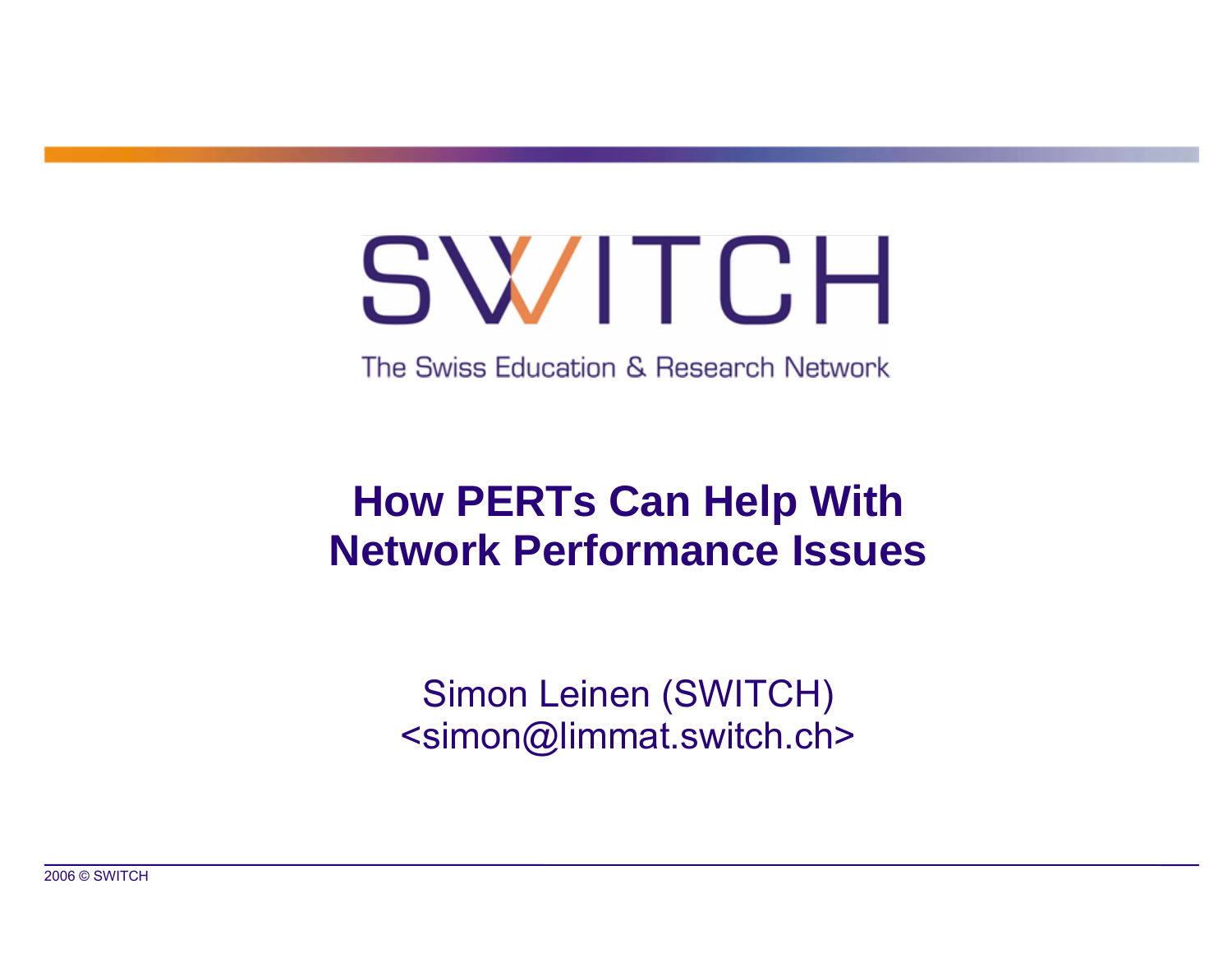### Discrepancy between user expectations and perceived performance

- $\mathcal{L}_{\mathcal{A}}$ You tell me we have gigabit networks, yet I only get <low number> Mb/s?
- Networks span many administrative domains
	- $\mathcal{L}_{\mathcal{A}}$ – Finger pointing loops
		- "my network is fine, see [ping shows no loss] so it must be that other network"
		- "our network is also fine [all lights are green!] so it must be ..."
		- "... is fine so it must be you!"
- Performance results from multi-layer interactions
	- $\mathcal{L}_{\mathcal{A}}$ Application and protocol design
	- $\mathcal{L}_{\mathcal{A}}$  $-$  End-system issues (OS, I/O, other internal bottlenecks)
	- $\mathcal{L}_{\mathcal{A}}$ Network path (delay, loss, reordering)

The interactions are often difficult to understand!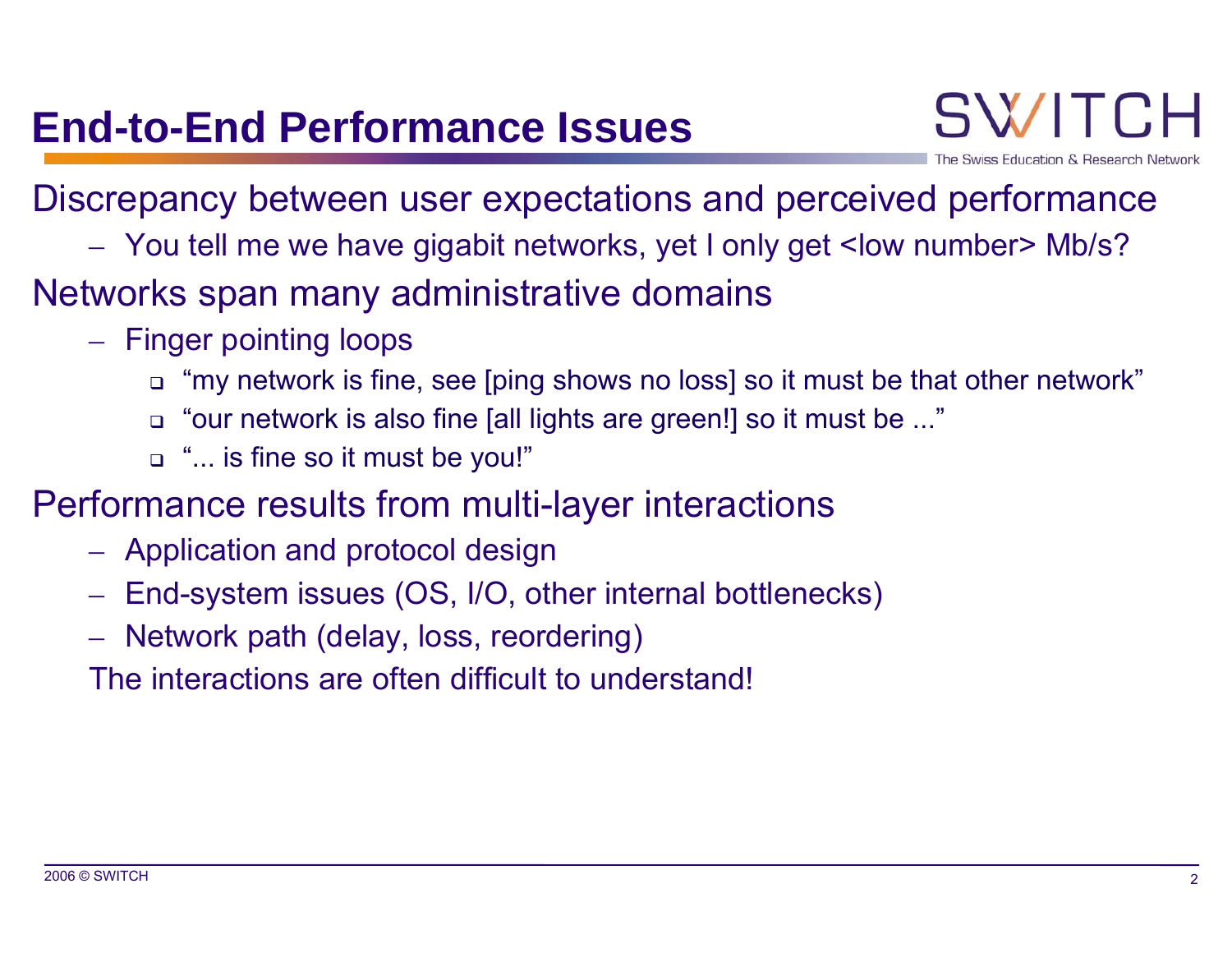### **Approaches to Improve E2E Performance**

- Swiss Education & Research Ne
- Training (users, programmers, admins, network eng/ops)
	- Examples: Internet2 Performance Workshops
- Instrumentation (network & end-system stacks)
	- Examples: RIPE TTM, PerfSONAR, Web100, NDT, NPAD
- Support infrastructure: **PERT (Performance Enhancement/Response Team)**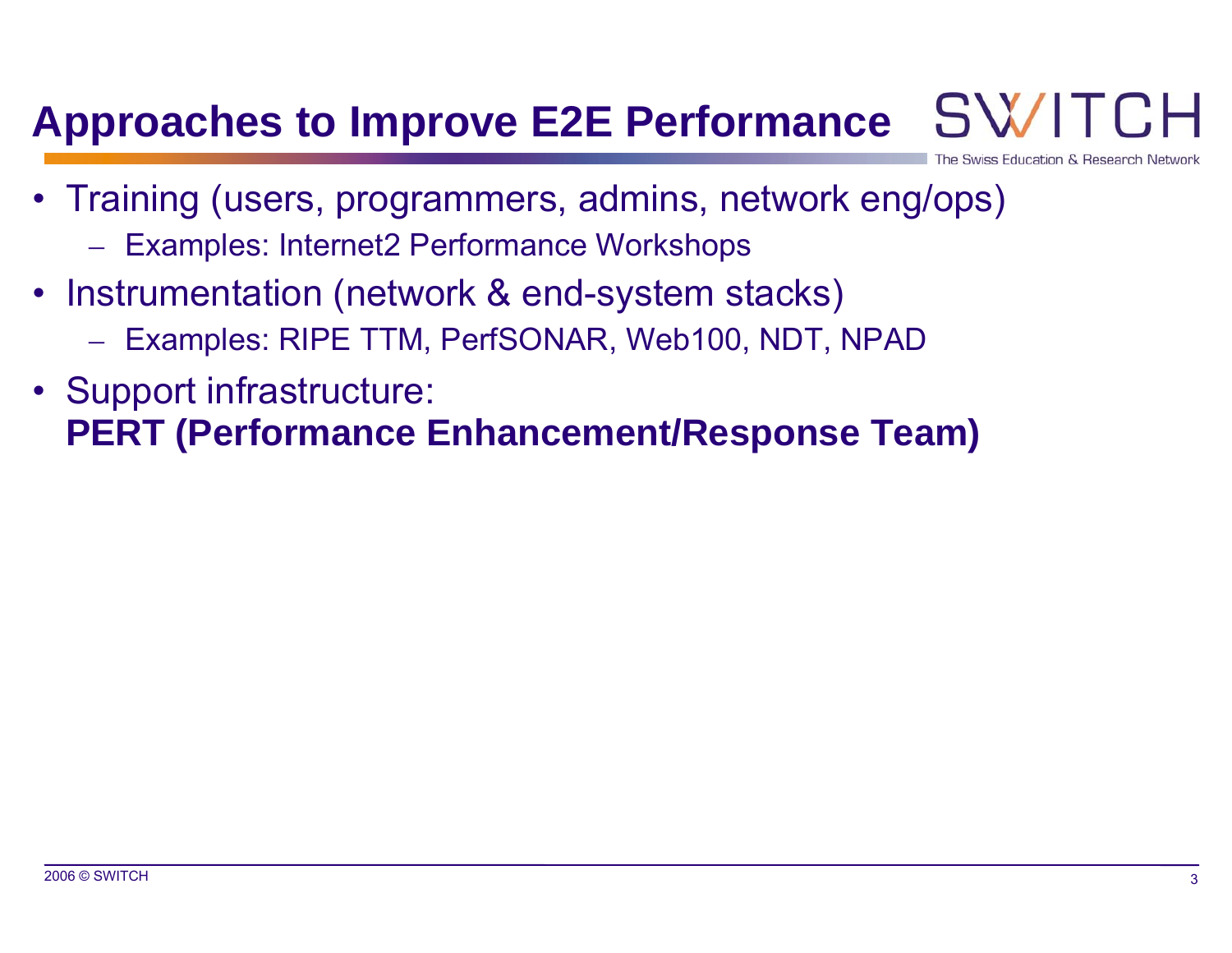### **PERT History**

SWF Swiss Education & Research Net

2001: Thought experiment in the Internet2 community 2003: Trial PERT (some European NRENs) 2004: GN2 Pilot PERTSince March 2005: GN2 PERT as "production" service

Several individual NRENs have PERT groups and services emerging.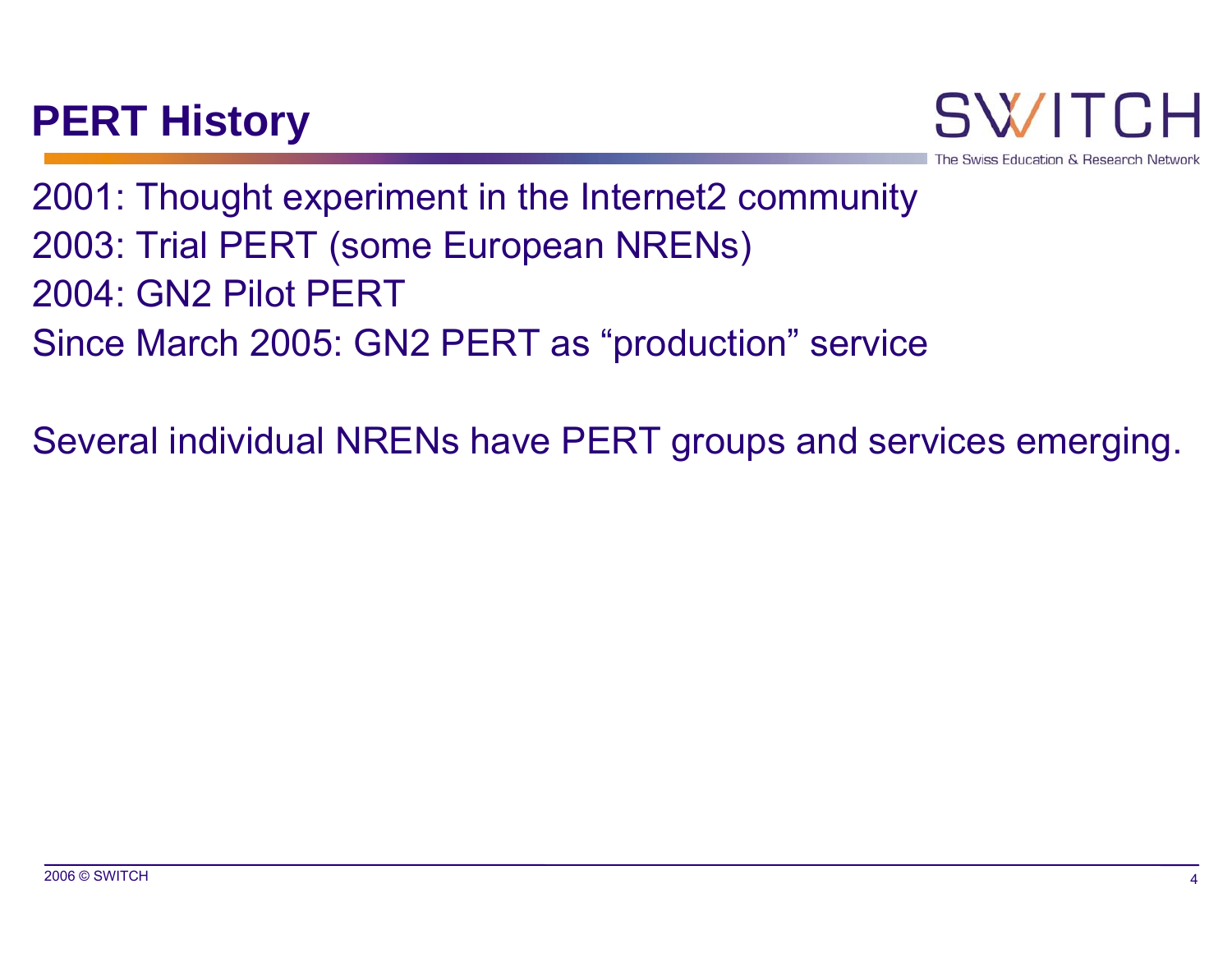- GN2 is a (partly) EU-funded project that includes the GEANT2 network.
- The "SA3" (Service Activity 3) work package on "End-to-end Quality of Service" includes PERT activities.
- Participants include DANTE and many NRENs: GARR (IT), RENATER (FR), RCCN (PT), SWITCH (CH), PSNC (PL), CESNET (CZ),. ..
- *Case Managers* are responsible for progress with open issues (cases):
	- $\mathcal{L}_{\mathcal{A}}$ *Duty Case Managers* change weekly, handle new cases, track progress
	- –*Special Case Managers* adopt a specific case and handle it until closure
- *Subject Matter Experts support the PERT with their expertise*
	- $\mathcal{L}_{\mathcal{A}}$ *Mostly by commenting on the pert-discuss mailing list*
- *Support systems:*
	- $\mathcal{L}_{\mathcal{A}}$ *PERT Ticket System (PTS) on <https://www.pert.geant2.net/pert/>*
	- $\mathcal{L}_{\mathcal{A}}$ *Mailing lists: [pert-report@geant2.net](mailto:pert-report@geant2.net), [pert-discuss@geant2.net](mailto:pert-discuss@geant2.net)*
	- $\mathcal{L}_{\mathcal{A}}$ *PERT Knowledge Base Wiki on<http://kb.pert.switch.ch/>*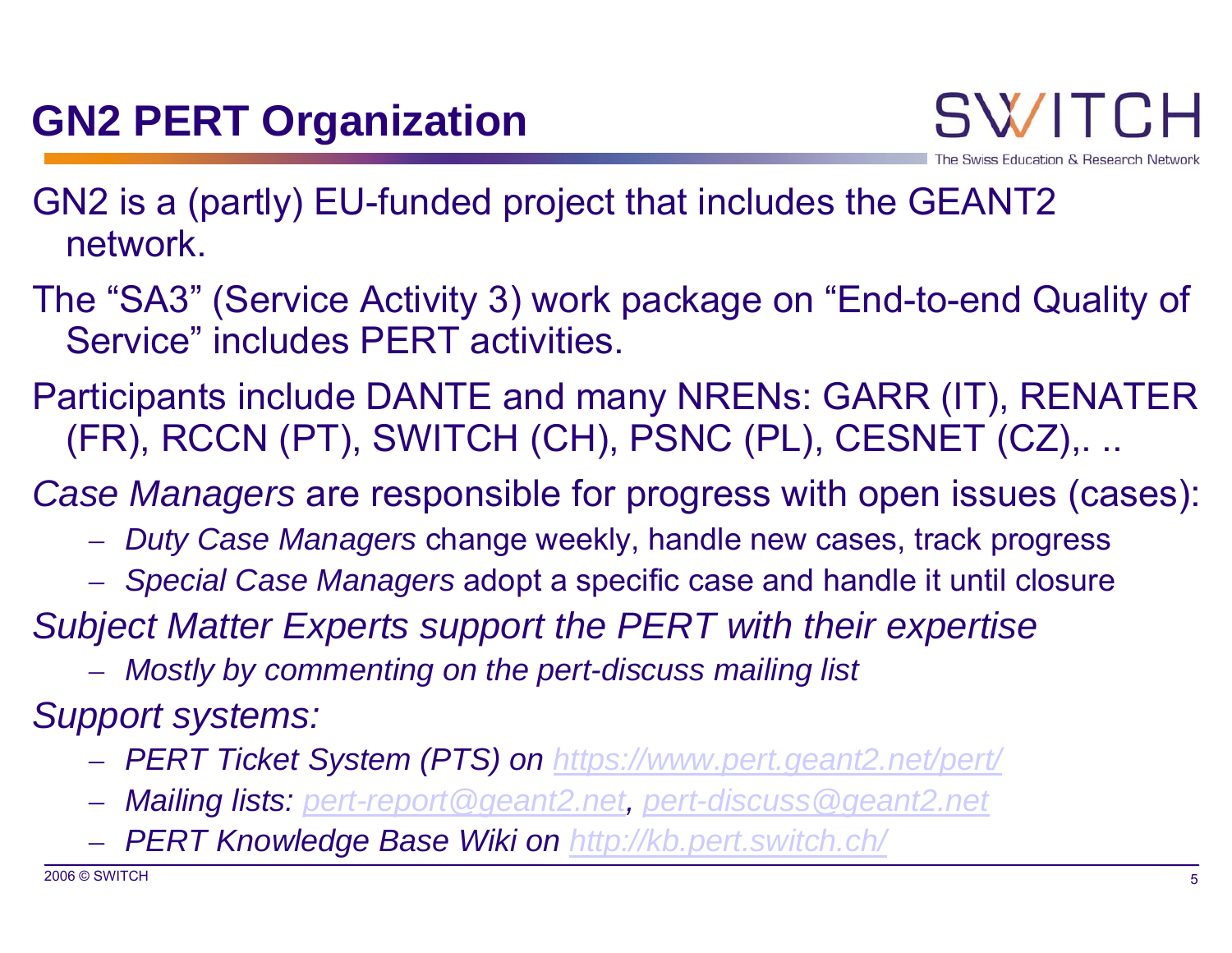### **GN2 PERT Ticket System (PTS)**

- •Custom system developed for the needs of the GN2 PERT
- J2EE Web application with SQL back-end database
	- $\mathcal{L}_{\mathcal{A}}$ Access through X.509 client certificate for Cms/SMEs
	- Username/password administration for cust^H^H^H^Husers
- Developed at PSNC (Poznań, PL)
- •Operational since February 2005, PTSv2 deployed in August 2006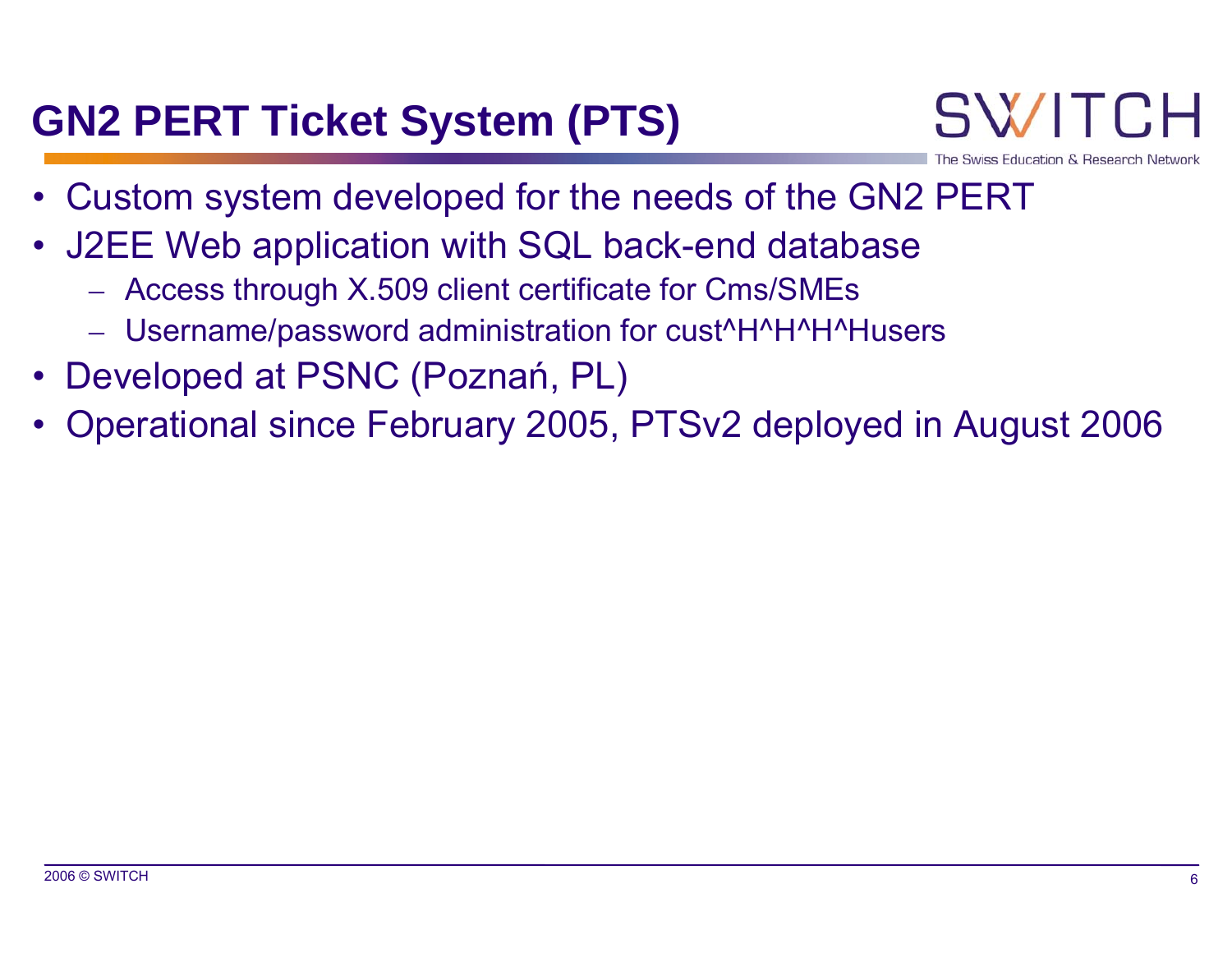### **GN2 PERT Ticket System (PTS)**

# **SWITCH**

The Swiss Education & Research Network





|                         |                                        |                |                                      |                      |                                   |                              |                                  | Logged user: Simon Leinen |                    |      | Logout         |  |
|-------------------------|----------------------------------------|----------------|--------------------------------------|----------------------|-----------------------------------|------------------------------|----------------------------------|---------------------------|--------------------|------|----------------|--|
| PTS Home                | <b>PERT Cases</b>                      |                | <b>PERT Diary</b>                    | <b>PERT Schedule</b> | <b>PERT Users</b>                 | Settings                     |                                  |                           |                    |      | Search         |  |
| Create a Ticket         |                                        |                |                                      |                      |                                   |                              |                                  |                           |                    |      |                |  |
| <b>View Tickets</b>     | PTS Home > PERT Cases > Active tickets |                |                                      |                      |                                   |                              |                                  |                           |                    |      |                |  |
| <b>Assigned Tickets</b> | <b>Active tickets</b>                  |                |                                      |                      |                                   |                              |                                  |                           |                    |      |                |  |
| Active tickets          |                                        | ↑ id           |                                      |                      |                                   |                              |                                  |                           |                    | Last |                |  |
| <b>Updated Tickets</b>  |                                        |                | ↑ Subject ↓                          |                      | State 1                           | $\uparrow$ Date $\downarrow$ | ↑ Author 1                       | <b>Notes</b>              | Modified           |      |                |  |
| <b>Favourites</b>       |                                        | $\overline{4}$ | Performance<br>between FNAL and DESY | Problems             | waiting<br>for<br>customer action | 2006-01-24                   | <b>Francois-Xavier</b><br>Andreu |                           | 117/117 2006-02-06 |      | [Show]         |  |
| <b>Pending Tickets</b>  |                                        |                | Below<br>expected<br>throughput,     |                      |                                   |                              |                                  |                           |                    |      |                |  |
| Keywords                |                                        | 14             | <b>Budapest</b><br>to                | York<br><b>New</b>   | waiting for third<br>party action |                              | 2006-08-29 Toby Rodwell          | 11/11                     | 2006-08-29         |      | [Show]         |  |
| <b>Advanced Search</b>  |                                        | 18             | [summary]<br>transfers<br>Slow file  | between              |                                   |                              |                                  |                           |                    |      |                |  |
|                         |                                        |                | TIGO (CL) and JIVE (NL)              |                      | waiting<br>for<br>customer action |                              | 2006-09-18 Toby Rodwell          | 24/24                     | 2006-09-18         |      | [Show]         |  |
|                         | 1                                      |                |                                      |                      |                                   |                              |                                  |                           | Entries per page   |      | $10 \ \square$ |  |
|                         |                                        |                |                                      |                      |                                   |                              |                                  |                           |                    |      |                |  |

Credits Legal Contact Help

top of Ť page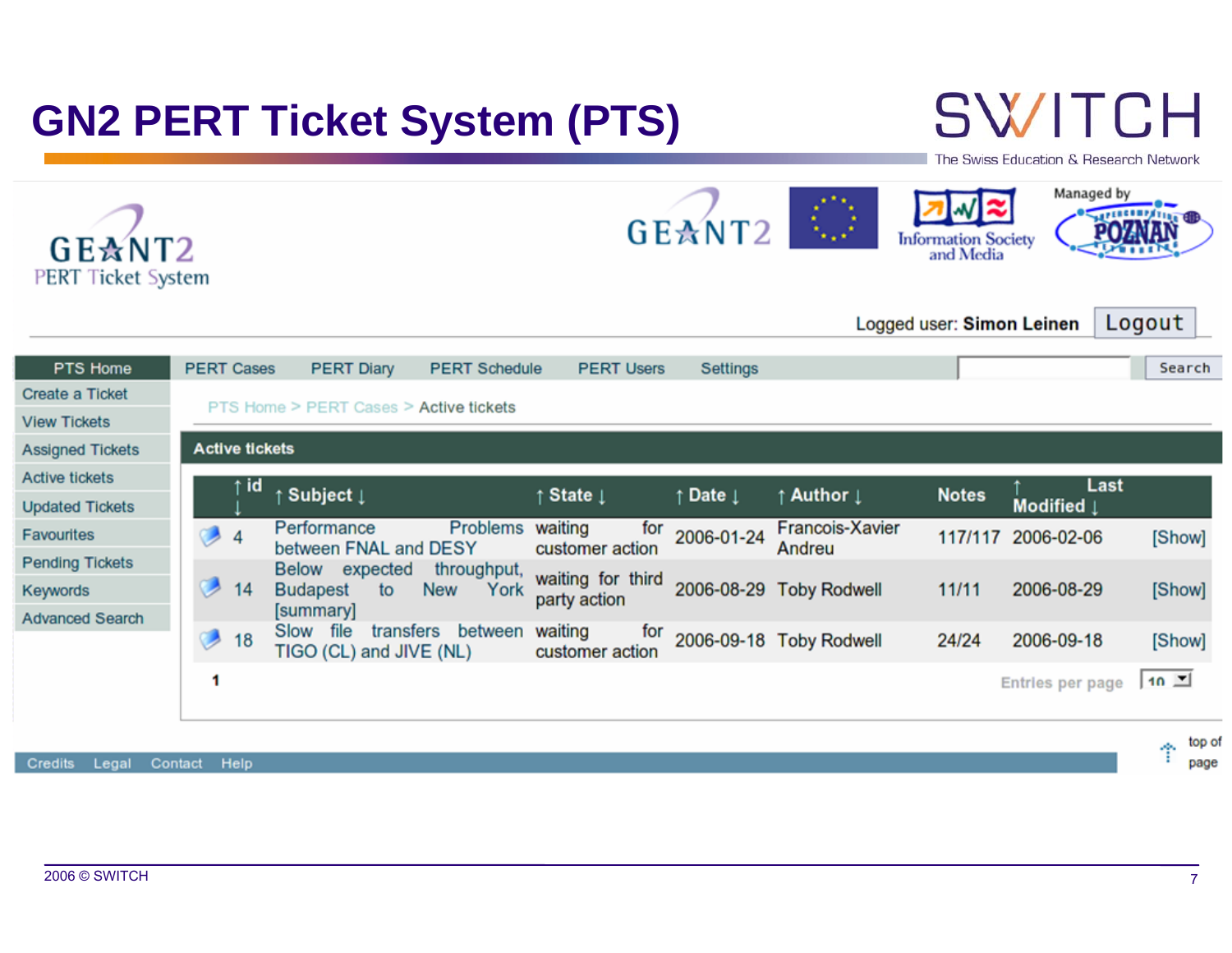### **PERT Knowledge Base**

- SWIT iss Education & Research Net
- Tool for managing knowledge gathered by the PERT
- Currently implemented as a Wiki (open registration, anti-spam)
	- $\mathcal{L}_{\mathcal{A}}$  <http://kb.pert.switch.ch/> [aka http://pace.geant2.net/cgi](http://pace.geant2.net/cgi-bin/twiki/view/PERTKB/WebHome)[bin/twiki/view/PERTKB/WebHome](http://pace.geant2.net/cgi-bin/twiki/view/PERTKB/WebHome)
- Should become useful resource for network users/admins
- Content from the PERT KB sometimes extracted to "deliverables"
	- $\mathcal{L}_{\mathcal{A}}$ DS3.3.3 (August 2006) -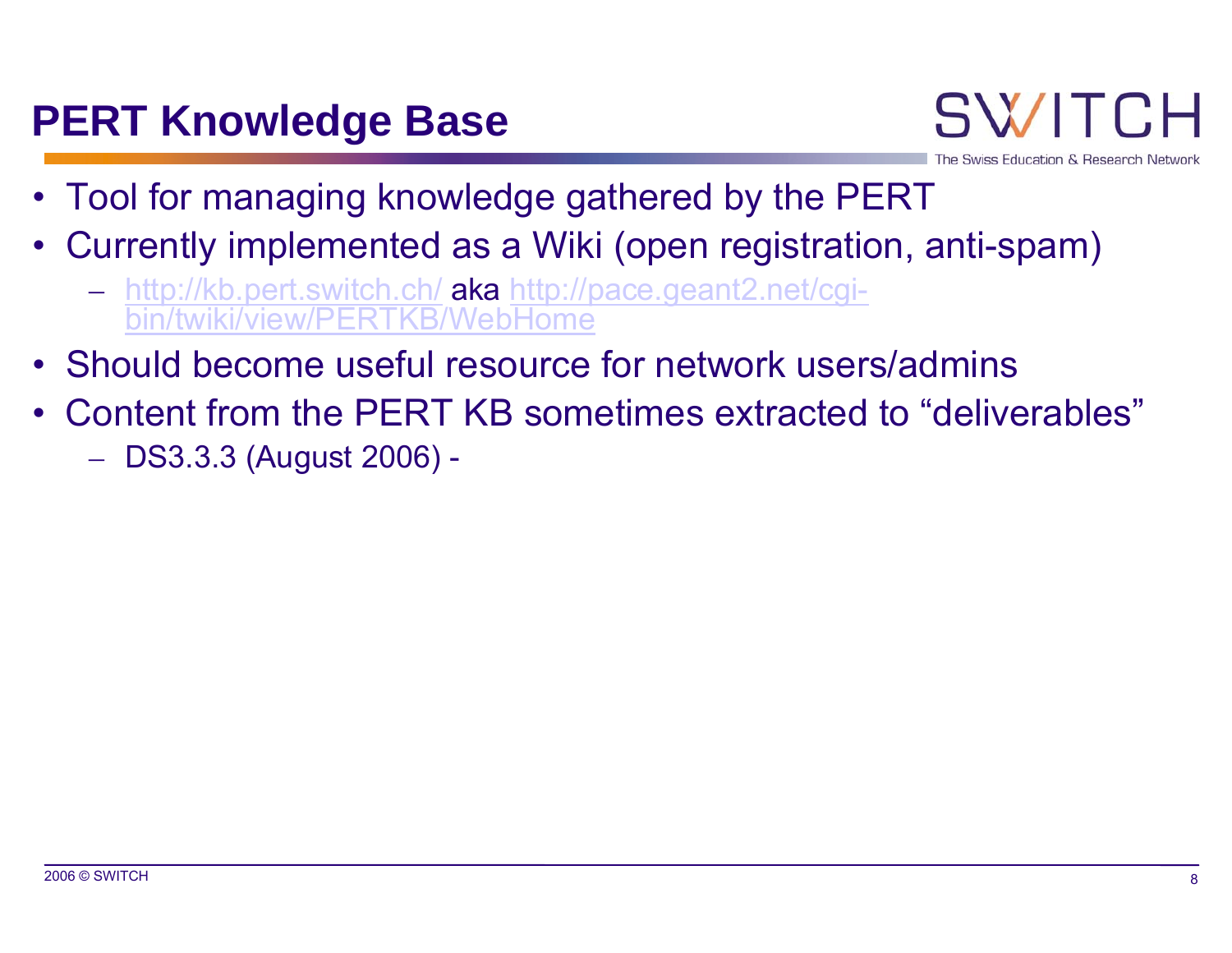### **PERT Knowledge Base**

# **SWITCH**

Jump:



**PERTKB** 

**Information Society** and Media

Edit Attach Printable

PERTKB.WebHome r1.114 - 12 Sep 2006 - 07:56 - SimonLeinen topic end

Welcome to the home of TWiki.PERTKB. This is a web-based collaboration area for collecting the knowledge base of the GN2 PERT.

Welcome Register

**PERTKB Web** 

PERTKR Web Home Changes Topics Index Search

**TWiki Wabs** 

Main **PACE** PERTDiary **PERTKB** Sandbox TWiki

Much of the material here was published in August 2006 as GN2-06-135v2 (DS3.3.3); PERT Performance Guides.

#### **Latest News**

#### **Table of Contents (AutoToc)**

- . Performance basics: How to report a performance problem, user-perceived performance (responsiveness, throughput, reliability), Why latency is important, the **Wizard Gap**
- . Network performance metrics: OWD, RTT (pandwidth\*delay product and \*Long Fat Networks\* (LFNs)), delay varation (Jitter), loss, reordering, MTU/Path MTU
- · Network protocols
	- o Transmission Control Protocol (TCP) terminology
		- Window based transmission, performance enhancements Large TCP windows, buffer auto-tuning, Window Scaling option
		- Flow control and congestion avoidance, high-speed TCP variants. Selective acknowledgements (SACK)
	- o User Datagram Protocol (UDP)
	- o Real-time Transport Protocol (RTP)

#### • Application protocols

o File transfer: FTP vs. HTTP, Secure Shell (SSH), BitTorrent

#### $\bullet$  PERT Tools

- o General-purpose tools
- o Measurement tools
	- Traceroute-like tools (Unix traceroute, Solaris traceroute, NANOG traceroute, traceroute6, tracert (Windows), toptrace route, LFT, traceproto, ET race, mtr.pathping,pingplotter, trace route\_mesh, tracepath)
	- Bandwidth measurement tools (pchar, perf, bwctl, netperf, RUDE/CRUDE, ttcp, NDT)
		- $S$ cripts
	- Active Measurement Tools: ping, fping, OWAMP
		- Active measurement infrastructures (IPPM, RIPE TTM, QoSMetrics)
	- Passive measurement tools
		- SNMP based tools: MRTG, RRDTool, Cricket
		- Netflow-based tools
		- Packet tracing and analysis: tcpdump, Wireshark (Ethereal), libtrace, Netdude, jnettop
		- Host and Application Measurement Tools: NetLogger, Web100
- o NREN tools and statistics: GÉANT, SWITCH (CH), PSNC (PL), HEAnet (IE), ISTF (BG), FCCN (PT), IUCC (IL), HUNGARnet (HU), RENATER (FR)
- o Network emulation: netern, dummynet, NIST, hxbt
- End-system (host) tuning
	- o Operating system independent: Bugs, Hardware
	- o Operating system specific: BSD, Linux (TxQueueLength), MacOS/X, Solaris, MS-Windows
	- o. Adopters and drivers: Lame Send Offbod /LSO). Internut Coolescence. Checksum Offbod. TCP Offbod Engines (TOEs). Iame MTHs ("jumbo frames").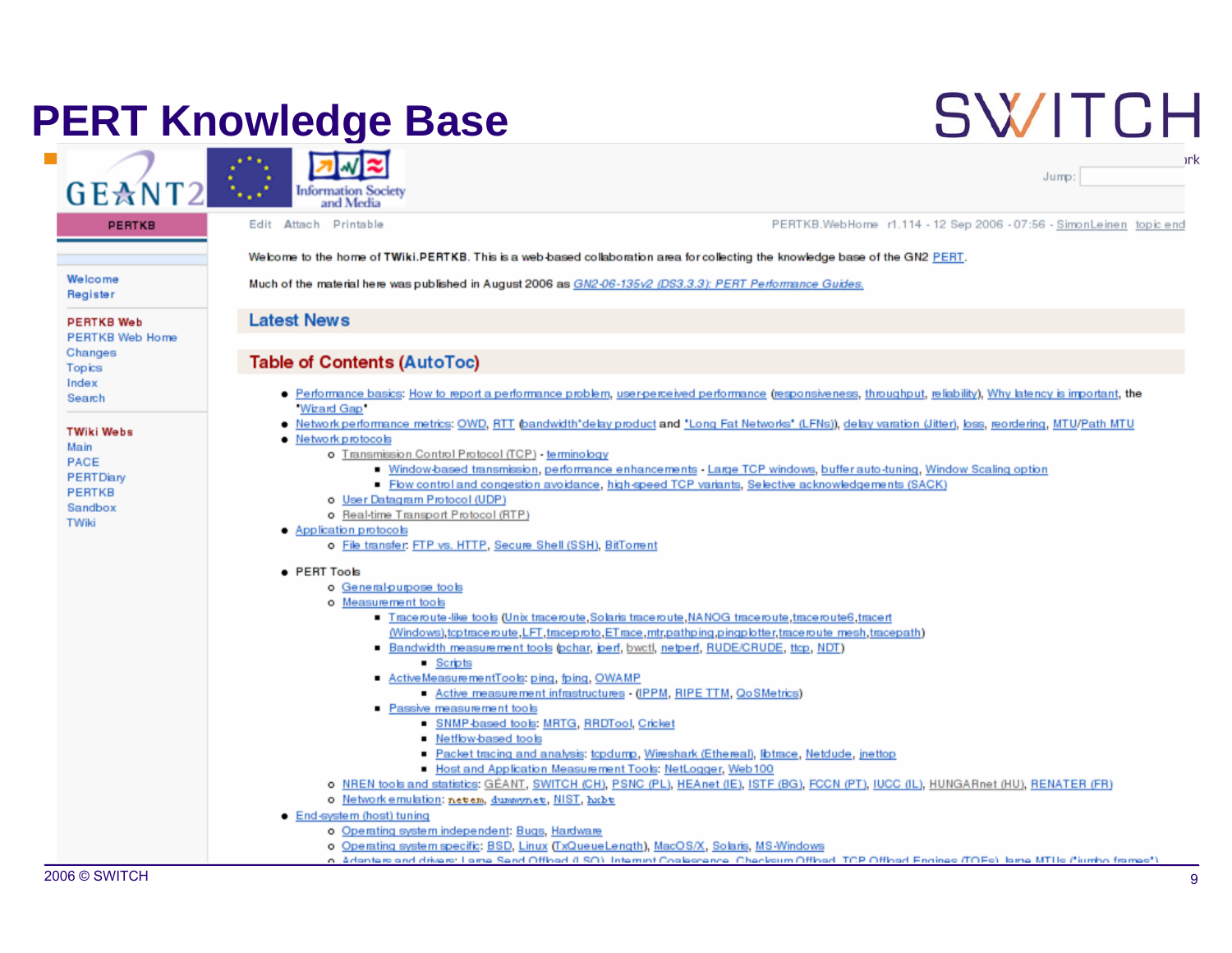### **Example Cases**

## **SWITCH**

The Swiss Education & Research Network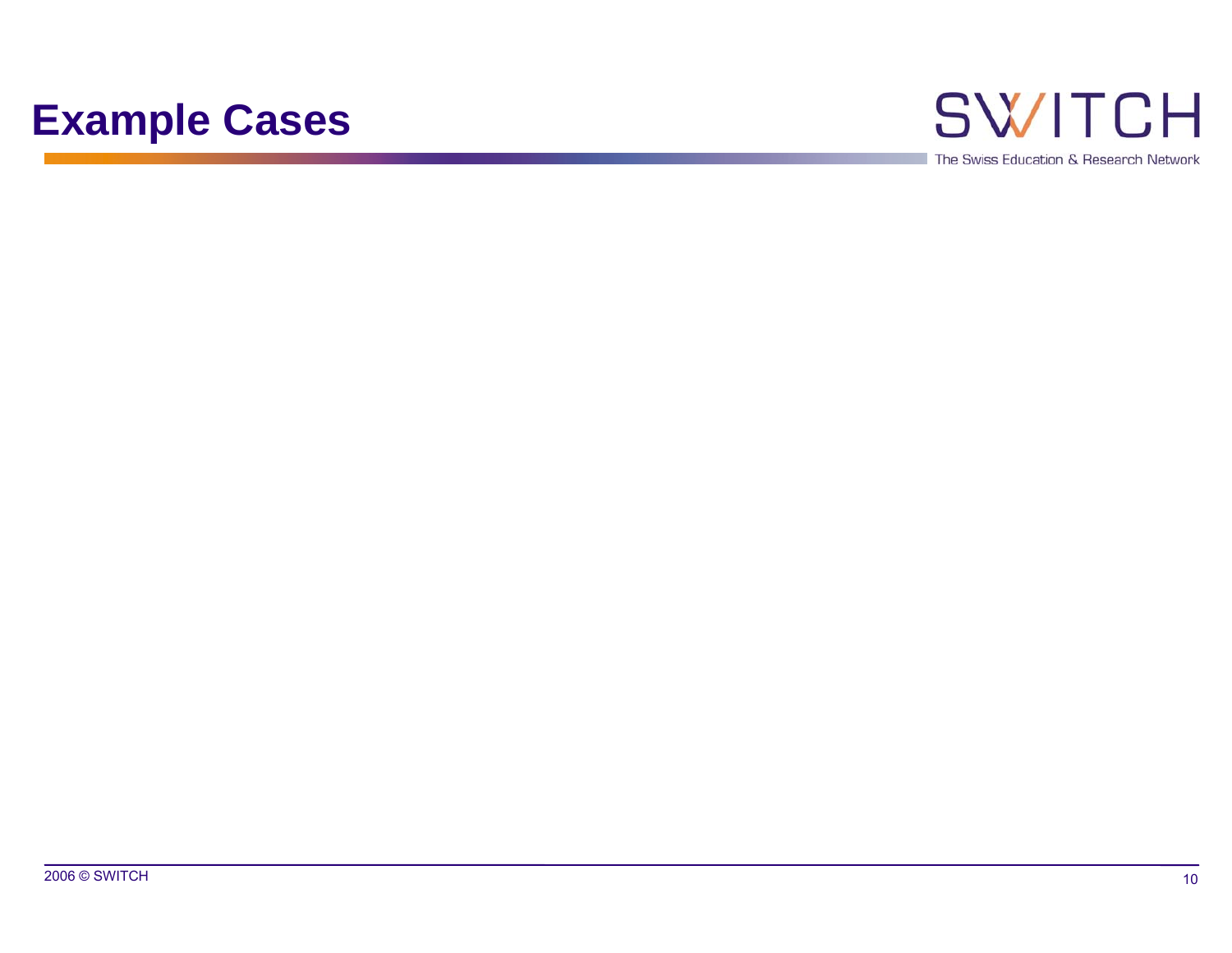### **"Downloads from microsoft.com are slow"**

- Customer claims they get 30-40 kb/s from download.microsoft.com
- •Customer has a 100 Mb/s connection
- First tests from backbone:

\$ wget http://download.microsoft.com/.../dotnetfx.exe --13:44:16-- http://download.microsoft.com/.../dotnetfx.exe => `dotnetfx.exe' Resolving download.microsoft.com... 195.176.255.136, 195.176.255.135 Connecting to download.microsoft.com[195.176.255.136]:80... connected. HTTP request sent, awaiting response... 200 OK Length: 24,265,736 [application/octet-stream] 100%[====================================>] 24,265,736 **4.49M/s**

13:44:22 (3.54 MB/s) - `dotnetfx.exe' saved [24265736/24265736]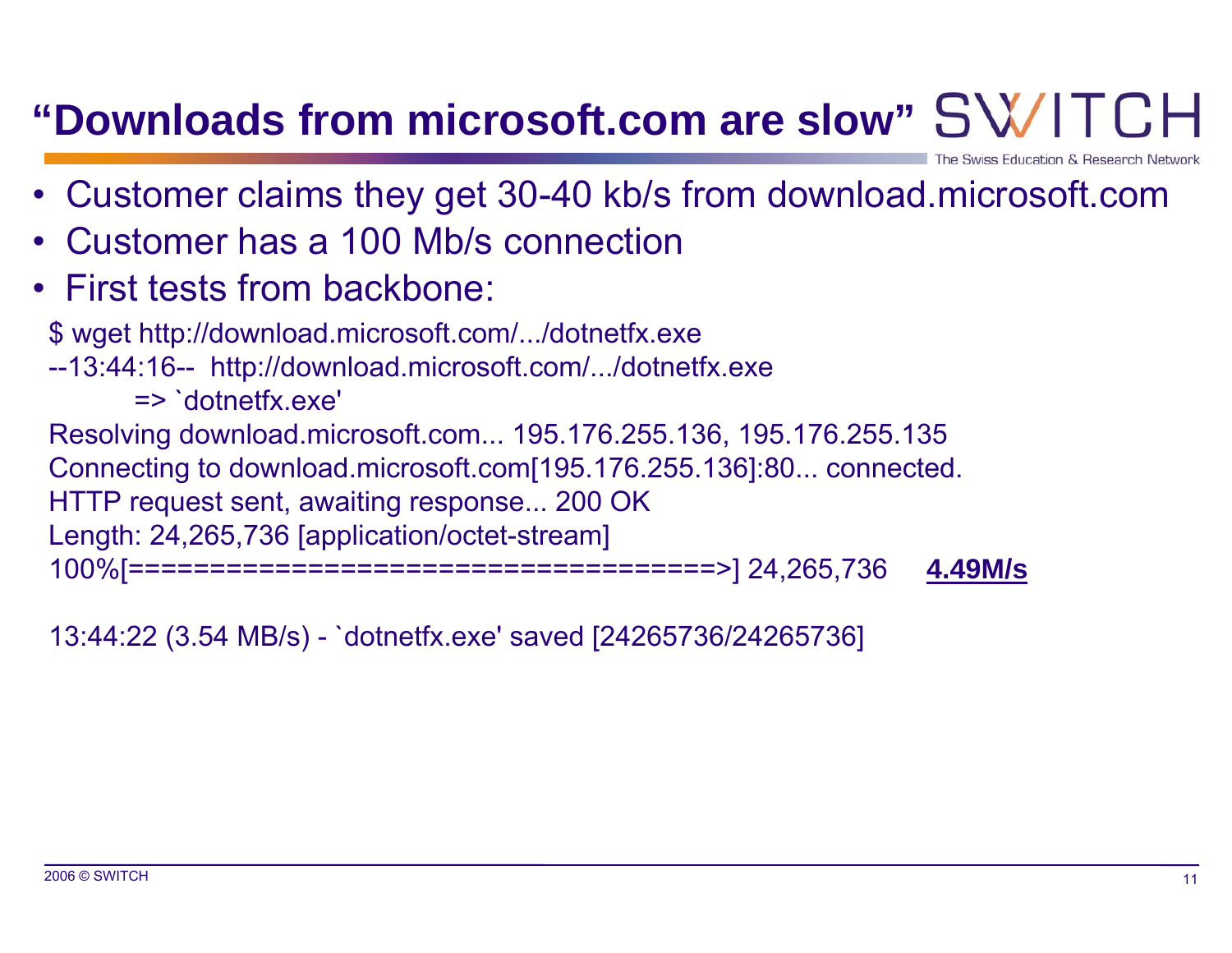### **"Downloads from microsoft.com are slow"**

- Obviously the customer was doing something wrong here...
- •...think of possible problems before calling them.
- But let's do another quick test:

\$ wget http://download.microsoft.com/.../dotnetfx.exe --13:53:29-- http://download.microsoft.com/.../dotnetfx.exe => `dotnetfx.exe.1' Resolving download.microsoft.com... 212.162.0.30 Connecting to download.microsoft.com[212.162.0.30]:80... connected. HTTP request sent, awaiting response... 200 OK Length: 24,265,736 [application/x-msdownload] 12% [===> ] 2,968,483 **7.37K/s** ETA 51:32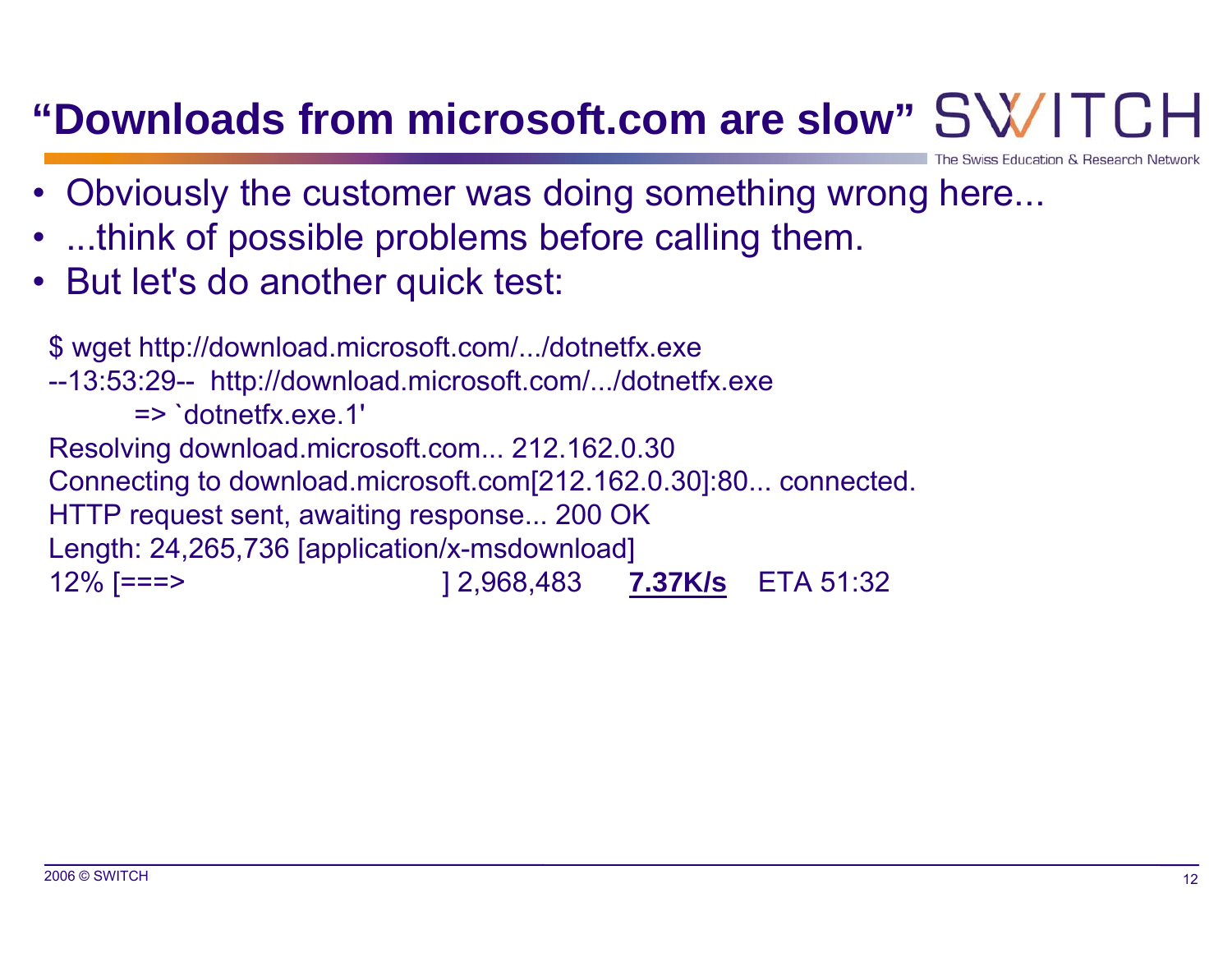### **"Downloads from microsoft.com are slow"**

Swiss Education & Research Ne

- •Oops... what happened?
- It turns out Microsoft uses not just Akamai for content distribution, but another layer of load distribution which sometimes selects Akamai, sometimes other servers.
- It doesn't always do a good job at choosing these servers, at least when throughput is concerned.
- Passed the explanation to the customer, with two suggestions:
	- $\mathcal{L}_{\mathcal{A}}$ Complain to Microsoft as a customer (recommended, but not quick fix)
	- – $-$  Hack local DNS to hardwire download.microsoft.com to Akamai (evil hack)
- Customer seems to be happy.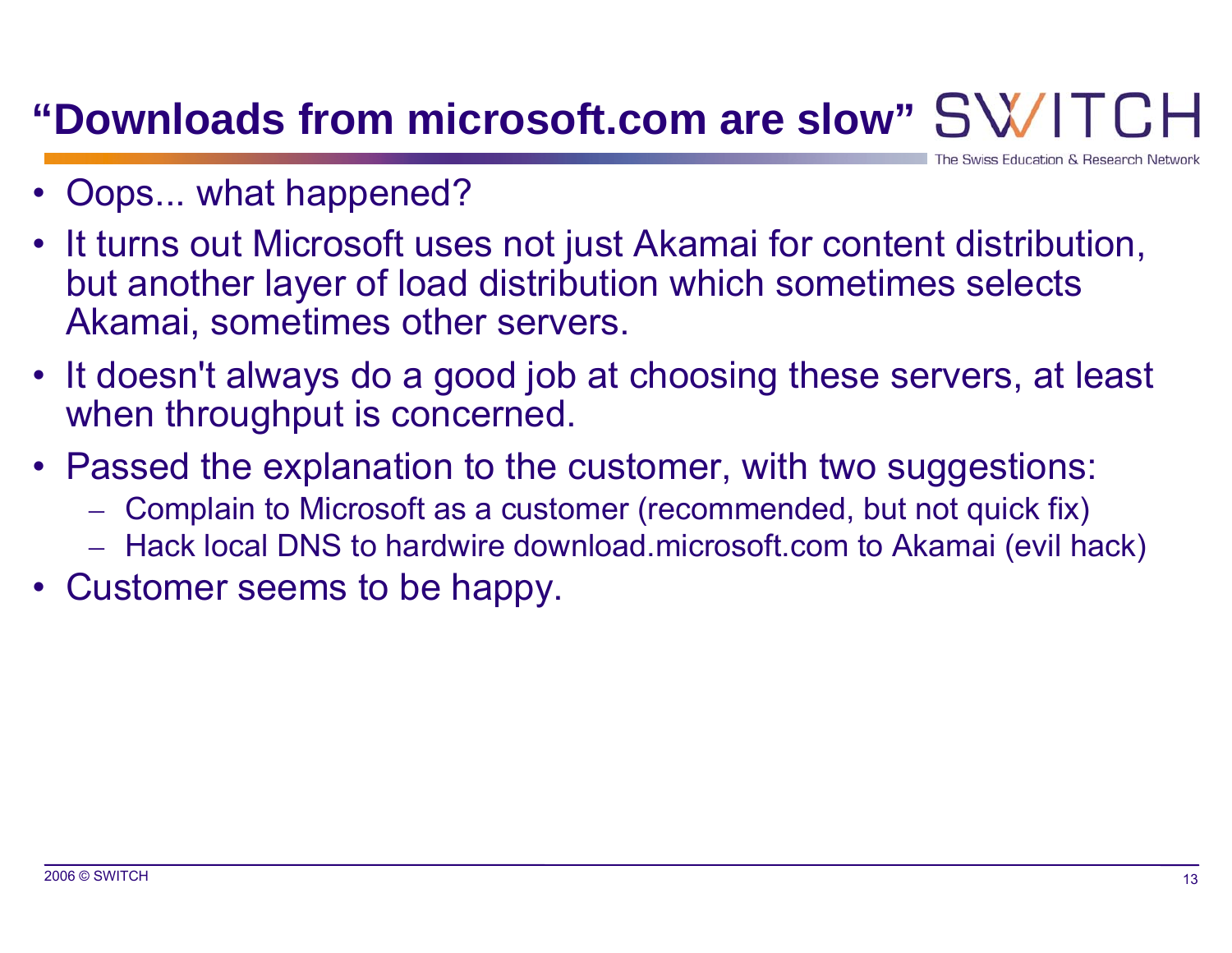### **FNAL-DESY Throughput Limitation**

- Fermilab-DESY (7100km GC) TCP transfers "only" reach 150 Mb/s
- DESY-CERN (860km GC) reaches >900 Mb/s
- •Initial investigation focused on TCP settings...
- After a lot of measurement, we found a problem in the backbone:
	- $\mathcal{L}_{\mathcal{A}}$ The London-Paris GEANT2 link was losing ~0.003% packets (SDH misconf.)
- Several months after that was fixed, another problem appeared:
	- Underprovisioned LAN switch card at DESY
- What we learned:
	- $\mathcal{L}_{\mathcal{A}}$ – It is **very hard** to locate packet loss in the network
		- We managed using custom ACLs and ACL counters takes a lot of coordination
	- $\mathcal{L}_{\mathcal{A}}$  Tiny amounts of packet loss (as in: nobody notices for months) prevent TCP from going fast over an LFN (Long Fat Network)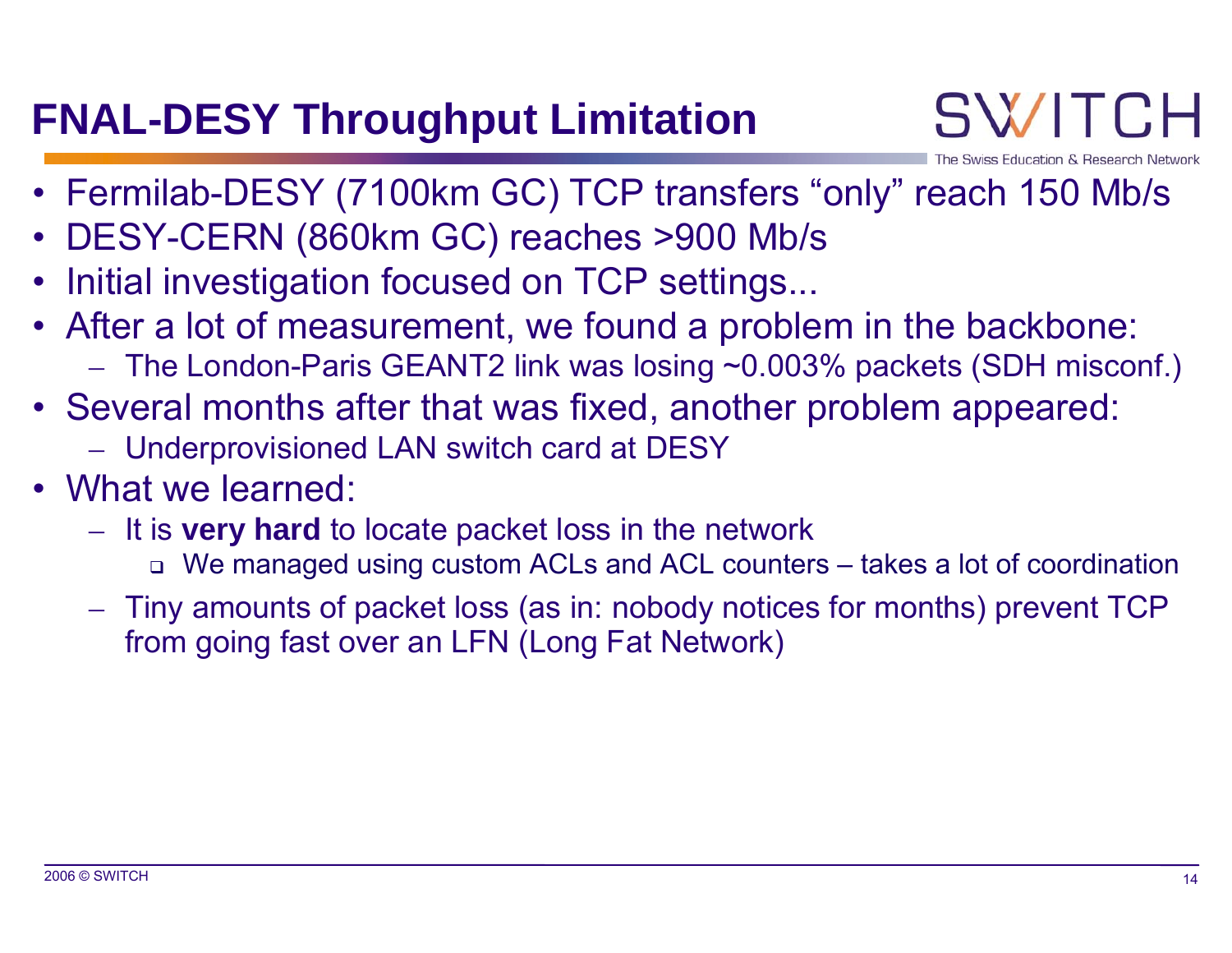### **General PERT Issues**

Swiss Education & Research Network

- Is this a good idea at all? Yes, I think so...
	- –The potential of the (high-speed parts of the) Internet isn't used well
	- I believe that a shared network is a better substrate for research than dedicated networks for each researcher/project/... (the lightpath approach)
	- – $-$  It works well as a vehicle for learning/teaching about network performance
- But to be useful, the PERT has to improve
	- Measurement infrastructure
		- Promising developments (PerfSONAR for Research Networks, RIPE TTM etc.)
	- $\mathcal{L}_{\mathcal{A}}$ Communication (PERT-customers, PERT-netadmins, intra-PERT)
- Can this be applied in a competitive multi-provider world?
	- $\mathcal{L}_{\mathcal{A}}$  $-$  Probably not all of it...
	- $\mathcal{L}_{\mathcal{A}}$ Breaks the telco-like concepts (illusions?) of service levels etc.